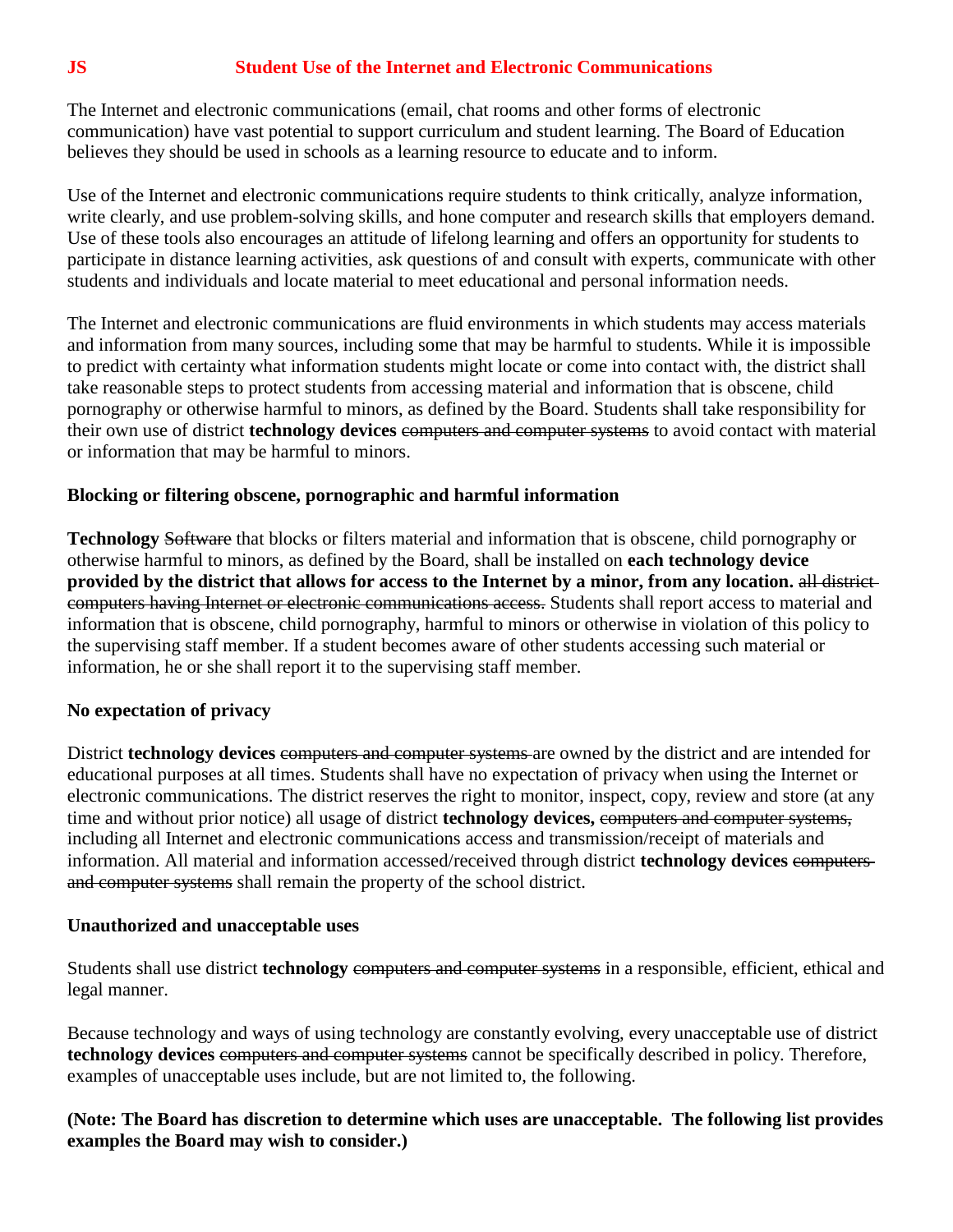# **No student shall access, create, transmit, retransmit or forward material or information:**

- that promotes violence or advocates destruction of property including, but not limited to, access to information concerning the manufacturing or purchasing of destructive devices or weapons
- that is not related to district education objectives
- that contains pornographic, obscene or other sexually oriented materials, either as pictures or writings, that are intended to stimulate erotic feelings or appeal to prurient interests in nudity, sex or excretion
- that harasses, threatens, demeans, or promotes violence or hatred against another person or group of persons in violation of the district's nondiscrimination policies
- for personal profit, financial gain, advertising, commercial transaction or political purposes
- that plagiarizes the work of another without express consent
- that uses inappropriate or profane language likely to be offensive to others in the school community
- that is knowingly false or could be construed as intending to purposely damage another person's reputation
- in violation of any federal or state law or district policy, including but not limited to copyrighted material and material protected by trade secret
- that contains personal information about themselves or others, including information protected by confidentiality laws
- using another individual's Internet or electronic communications account without written permission from that individual
- that impersonates another or transmits through an anonymous remailer
- that accesses fee services without specific permission from the system administrator

# **Security**

Security on district **technology devices** computer systems is a high priority. Students who identify a security problem while using the Internet or electronic communications must immediately notify a system administrator. Students should not demonstrate the problem to other users. Logging on to the Internet or electronic communications as a system administrator is prohibited.

Students shall not:

- use another person's password or any other identifier
- <sup>•</sup> gain or attempt to gain unauthorized access to district **technology devices** computers or computersystems
- read, alter, delete or copy, or attempt to do so, electronic communications of other system users

Any user identified as a security risk, or as having a history of problems with **technology** other computer systems, may be denied access to the Internet and electronic communications.

## **Safety**

In the interest of student safety, the district shall educate students **(**and parents) (**optional language**) about appropriate online behavior, including cyber bullying awareness and response, and interacting on social networking sites and in chat rooms**, and other forms of direct electronic communications.**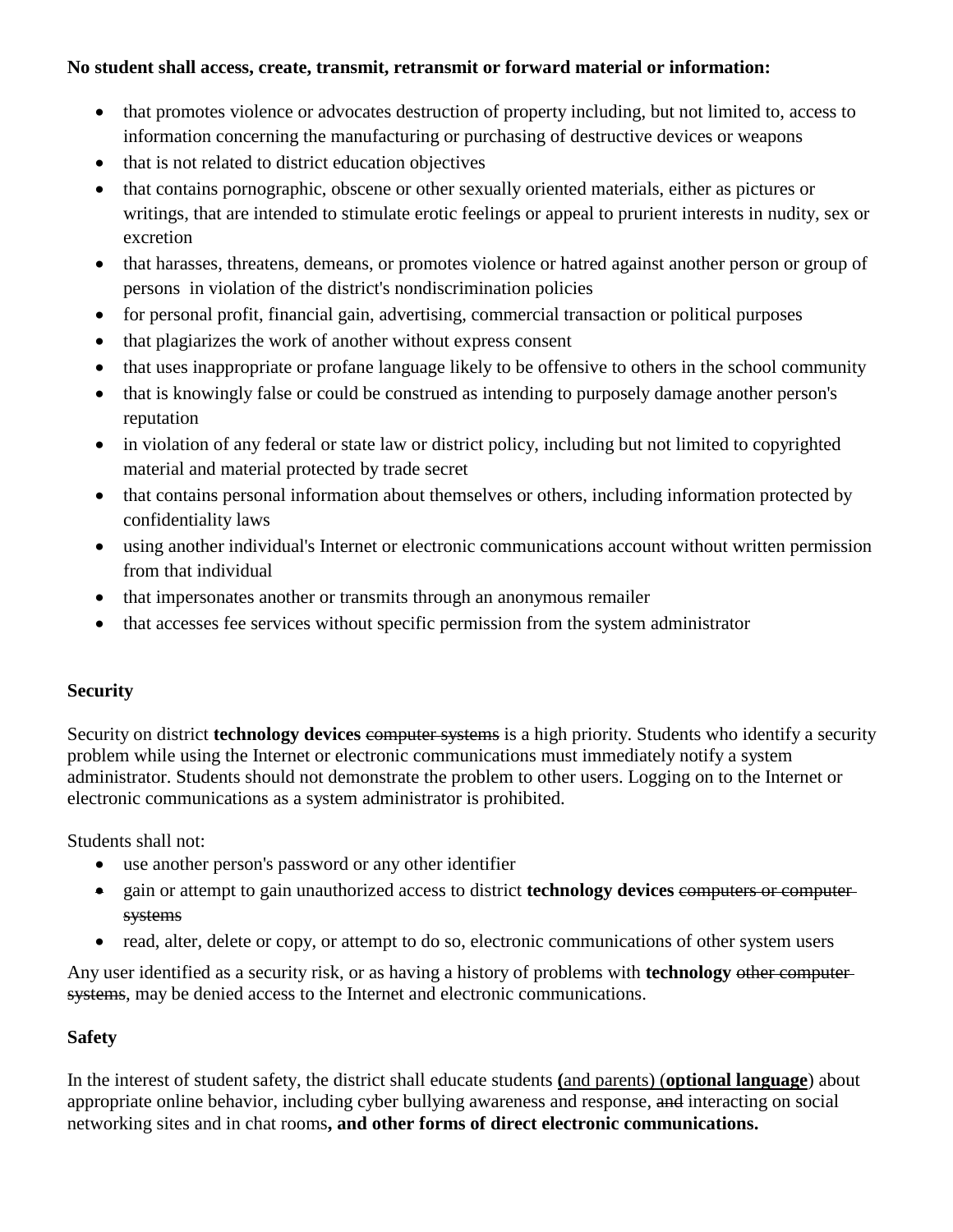Students shall not reveal personal information, such as home address or phone number, while using the Internet or electronic communications. Without first obtaining permission of the supervising staff member, students shall not use their last name or any other information that might allow another person to locate him or her. Students shall not arrange face-to-face meetings with persons met on the Internet or through electronic communications.

# **Vandalism**

Vandalism will result in cancellation of privileges and may result in school disciplinary action, including suspension or expulsion, and/or legal action. Vandalism is defined as any malicious or intentional attempt to harm, destroy, modify, abuse or disrupt operation of any network within the school district or any network connected to the Internet, operation of any form of electronic communications, the data contained on any network or electronic communications, the data of another user, usage by another user, or district-owned **technology device** software or hardware. This includes, but is not limited to, the uploading or creation of computer viruses and the use of encryption software.

## **Unauthorized content software**

Students are prohibited from using or possessing any software **applications, mobile apps or other content**  that has been downloaded or is otherwise in the user's possession without appropriate registration and payment of any fees. owed to the software owner.

## **Assigning student projects and monitoring student use**

The district will make reasonable efforts to see that the Internet and electronic communications are used responsibly by students. Administrators, teachers and staff have a professional responsibility to work together to monitor students' use of the Internet and electronic communications, help students develop the intellectual skills needed to discriminate among information sources, to identify information appropriate to their age and developmental levels, and to evaluate and use information to meet their educational goals. Students shall have specifically defined objectives and search strategies prior to accessing material and information on the Internet and through electronic communications.

Opportunities shall be made available on a regular basis for parents to observe student use of the Internet and electronic communications in schools.

All students shall be supervised by staff while using the Internet or electronic communications at a ratio of at least one staff member to each 30 students. Staff members assigned to supervise student use shall have received training in Internet and electronic communications safety and monitoring student use.

Student use is a privilege Use of the Internet and Electronic Communications demands personal responsibility and an understanding of the acceptable and unacceptable uses of such tools. Student use of the Internet and electronic communications is a privilege, not a right. Failure to follow the use procedures contained in this policy shall result in the loss of the privilege to use these tools and restitution for costs associated with damages, and may result in school disciplinary action, including suspension or expulsion, and/or legal action. The school district may deny, revoke or suspend access to district technology or close accounts at any time.

Students and parents/guardians shall be required to sign the district's Acceptable Use Agreement annually before Internet or electronic communications accounts shall be issued or access shall be allowed.